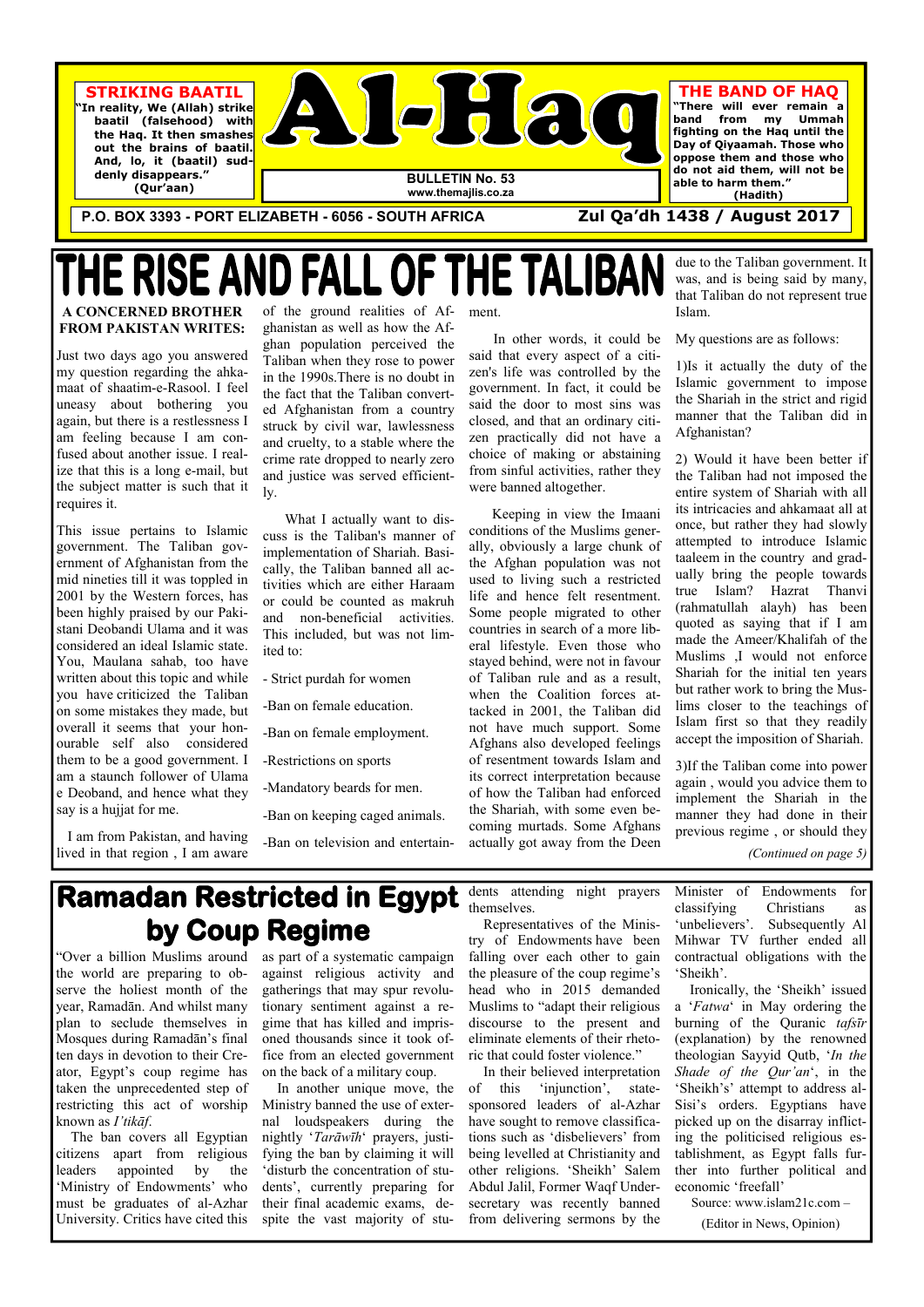# OUR NOBLE PREDECESSORS -HOW THEY REACTED TO INSULTS

Hadhrat Abu Ubaidah Bin Jarraah (radhiyallahu anhu), the Commander-in-Chief of the Muslim army despatched by Ameerul Mu'mineen Umar Bin Khattaab (radhiyallahu anhu) to conquer the Land of Shaam (Syria), had, on the plea of the governor of Qinnasreen principality, entered into a peace pact for one year.

 The boundary of Qinnasreen was marked by a statue of Heracleus, the Roman emperor. By virtue of the peace treaty, the Muslim army was not to go beyond this limit. One day a group of Sahaabah from the army ventured near to the border area. The statue was guarded by Roman soldiers. The Sahaabah were intrigued by the statue. With their horses they went around the statue. Hadhrat Abu Jandal (radhiyallahu anhu) was holding a large spear. As his horse neared the statue, the spear accidentally pierced its eye.

 The Roman guards reported the incident to the governor of Qinnasreen, who flew into a rage. He sent a thousand horsemen, all clad in gaudy silken apparel, with a golden cross to complain to the Muslim commander, and to demand compensation for the dese-<br>eration of the state of the state of the state of the state of the state of the state of the state of the state of the state of the state of the state of the state of the state of the state cration of the statue of Heracleus.

Hadhrat Abu Ubaidah (radhiyallahu anhu) announced: "O people of Arabia! Whoever has damaged the eye of the statue should report to me."

 The head of the Roman delegation of a 1,000 horsemen was instructed to protest to Hadhrat Abu Ubaidah, and say: *"You have acted treacherously with us. You have violated your pledge. You have shirked your responsibilities.* 

Hadhrat Abu Ubaidah (radhiyallahu anhu) said to Istakhar: "Undoubtedly, our man did it, but not deliberately. It was an accident. State your demand for compensation and it shall be fulfilled."

*Those who commit treachery will be humiliated."* 

 Istakhar, the chief of the Roman delegation arrived with his men at the Muslim camp, holding aloft the golden cross. When the Muslims saw the cross aloft in their camp, they advanced towards the Romans and pulled down the cross. Hadhrat Abu Ubaidah (radhiyallahu anhu) appeared and said to the Christians: "Who are you? Why have you come?"

Istakahar: "I am the emissary of the governor of Qinnasreen. I am here to protest against the treachery you people have committed." Abu Ubaidah: "Who committed treachery and in which manner?" Istakhar: "Your man who had damaged the eye of our emperor's statue has violated the treaty."

Abu Ubaidah: "I take oath and say, I am unaware of this. I shall immediately investigate the matter."

Hadhrat Abu Ubaidah (radhiyallahu anhu) addressing the Muslim army said: "Let us conclude this dispute. If they are satisfied with making a statue of me and desecrating it, I shall grant  $\blacksquare$ their request. I am averse to any charge of treachery being levelled at us. I do not wish them to have the opportunity of claiming that we had committed treachery. These people are great ignoramuses."

Hadhrat Abu Jandal (radhiyallahu anhu) stepped forward and said: "I had accidentally committed the deed."

He then gave the Romans per- $\blacksquare$ mission to make his statue and desecrate it. The Romans made a statue and one of their horsemen advanced towards the image and pierced its eye with his spear. In this manner they avenged the 'desecration' of their statue.

After executing this task, Istakhar reported to the governor who commented: "It is on the basis of such attributes that these. people are so victorious in their mission."

 The Roman said: "We shall be satisfied only when we pierce the eye of your king in the same

There is more than adequate lesson in this episode for the Muslim protesters who went on rampage against the insulting cartoons. Our success and victory over the kuffaar are embedded in emulation of the life pattern of Rasulullah (sallallahu alayhi wasallam) and his noble Sahaabah. There is nothing but defeat, failure and humiliation in emulating the cultures of the aliens.

way."

 Hadhrat Abu Ubaidah said: "Fine! I am at your service. Do with me whatever was done to your statue."

 Istakhar: "No, not you. We want to pierce the eye of your king who is the ruler of entire Arabia."

 Istakhar demanded the eye of Hadhrat Umar (radhiyallahu anhu). But Hadhrat Abu Ubaidah (radhiyallahu anhu) rebuffing him said: "It shall never be so."

In explaining this Aayat, Hadhrat In a deadly attack on an army Abdullah Ibn Abbaas (Radhiyallahu anhu) said that it means that they misinterpret and misuse the Words of Allah Ta'ala. Imaam Abu Yusuf (Rahmatullah alayh) said about the *mulhid and zindeeq:* 

When the Muslim army heard the insult levelled against Ameerul Mu'mineen, Hadhrat Umar (radhiyallahu anhu), they became enraged and were about to settle the issue with their swords. However, Hadhrat Abu Ubaidah prevented them from any action.

 The Muslims said: "We shall sacrifice our lives for the honour of our Ameer, Umar Bin Khattaab, the Khalifah of Rasulullah (sallallahu alayhi wasallam). As compensation for the eye of your statue we are prepared to offer our eyes." The insult to Hadhrat Umar (radhiyallahu anhu) was intolerable to the Sahaabah who were prepared to offer any other sacrifice to compensate for the eye of the Christian's statue.

 When Istakhar observed the state of the Muslim army and the attitude of the Sahaabah, he said: "My intention was not the actual eye of your king. Our intention is to make a statue of your King and desecrate it in the same way as your man had desecrated the statue of our emperor."

 The Muslims retorted: "Our companion did not deliberately damage your statue. It was an accident whereas you contemplate doing so by deliberate design."

(Radhiyallahu anhu) said: *"There will dawn an age when the people will gather in their Musaajid and perform Salaat whilst not a single one of them will be a Mu'min."*  How is this possible?



DEADLY TALIBAN ATTACK ON MILITARY BASE

 They will be *Zanaadaqah* – people who think of themselves as Muslims whilst they are in reality kuffaar. They come within the scope of the Qur'aanic Aayat:

*"Verily, those who commit ilhaad (distortion) in Our Aayaat, they are not hidden to Us. What, is he who will be cast into the Fire better than the one (the true Mu'min) who will* 

*safety?"* 

 *"Similar are the Zanaadiqah who misinterpret (commit ilhaad in the Aayaat of Allah) whilst they profess Islam. They should be induced to repent otherwise they should be executed. In fact, they may be executed on the basis of ilhaad without constraining them to make Taubah."*

base near to the city of Mazar Sharif, the Taliban killed hundreds of military personnel although the Afghan puppet authorities acknowledge only 130 killed. The people are clamouring for the true casualty figures to be revealed. The army has been left in total disarray by the devastating Taliban attack. The Defence Minister Abdullah Habibi and army chief Qadam Shah Shaheen resigned in the wake of the attack. The

Defence Minister said:

"Nobody in the world has been able to prevent such attacks........ It is very difficult." Although he admitted that the casualties were very high, he did not reveal the numbers killed and injured.

 The Taliban have launched a series of devastating raids recently. 15 years after the U.S. invasion, the resistance is continuing and is gaining momentum.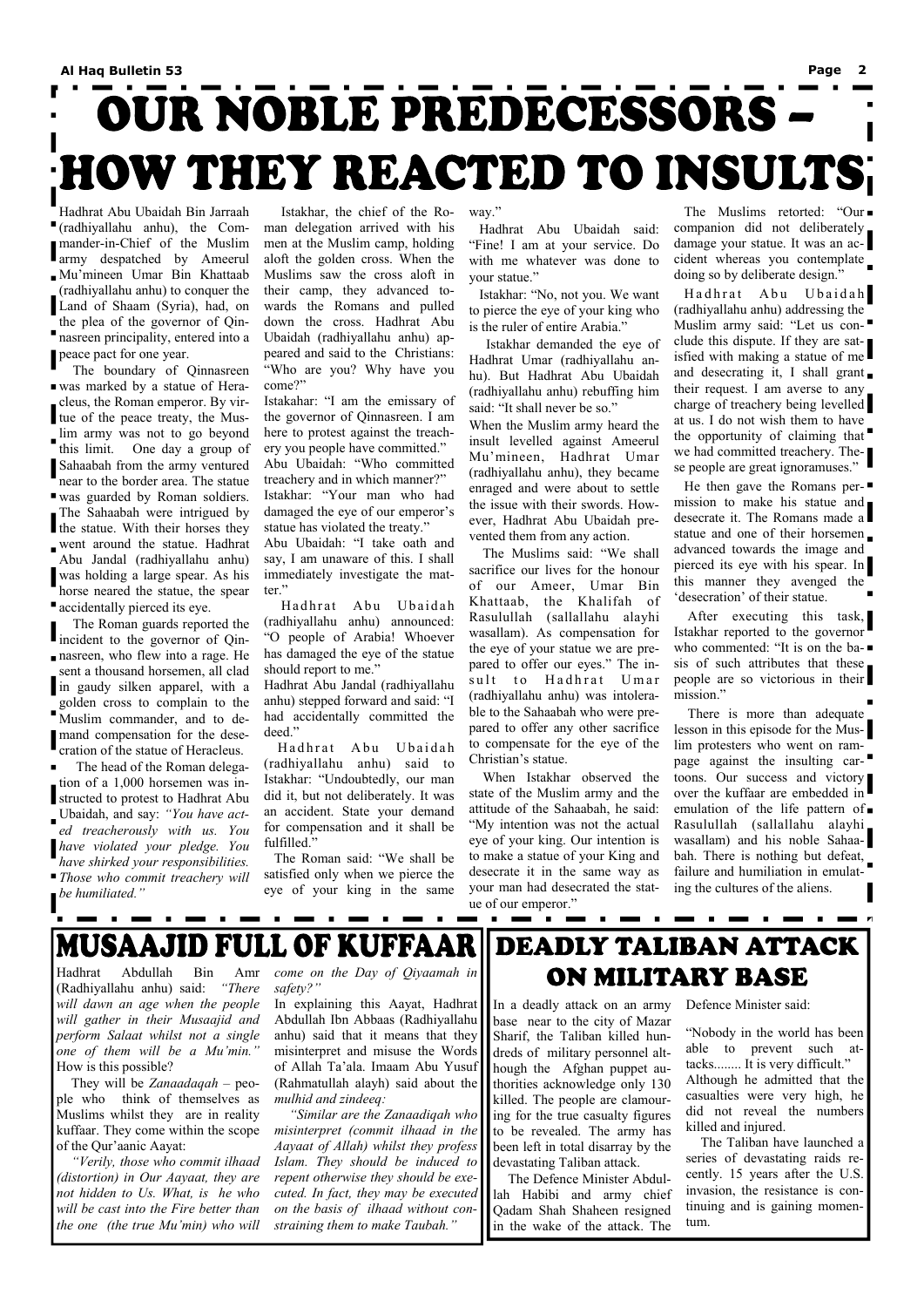# THE LAW OF JAAHILIYYA!

**We have the following deeni questions from The Gambia:** 

**Is it permissible for Imams/ scholars to engage in party politics and voting during elections? If imams, the heirs of the Messenger (Sallallahu Alayhi Wasallam), take part in voting, should the followers also follow their imams as they (the imams) could be voting due to some deeni reasons?** 

 We have sadly observed a ghastly divide in Muslim unity caused by political parties all of which are headed by Muslims who are secularists and admirers of the western political systems with no intention or plans to at least protect Muslim communities from anti-Islamic western policies.

 Now while one Muslim neighbour is celebrating an election victory and conducting a procession in the streets with taunts and slogans, another Muslim community in the same neighbourhood is mourning defeat and crying. The ripple effects of this disunity are dangerously dividing the Muslims along tribal and regional lines. Some musallis are changing masjid because the imam is not his tribe or he is sympathetic to an opposing party.

 While all this is taking place, the imams are openly seen putting on political t-shirts, queuing to cast their votes at the polling stations and making statements implying they are taking sides. Worse still, they are mute on the ruling of taking part in such elections where there is no interest to Islam – nothing changes for the betterment of Islam if any party wins.

 The evil and disobedience that accompanies these party politics cannot be adequately explained. Despite all these events, the imams are quiet and even seen taking part.

**What relation has Islam with such western styled democracy, party politics and voting? Please comment and give a befitting advice. The comments others gave when told to abstain from these politics are that there is no other way to manage the power/ leadership of the country.** 

### **ANSWER AND COMMENT**

The Qur'aan Majeed states:

*"They who do not decide (rule/ adjudicate/act) according to that (Shariah) which Allah has re-* *vealed, verily they are the kaafiroon."*

 This Qur'aanic Aayat as well as many other Aayaat and Ahaadith are the succinct reply to your queries. All the antics and shenanigans of the imams mentioned by you are haraam perpetrations of the kuffaar which Muslims have acquired due to gross ignorance of the Shariah.

 Voting kuffaar style and appointing rulers kuffaar style to govern the country kuffaar style are all haraam and tantamount to kufr. All of this is in flagrant rejection of Allah's Shariah. The lamentable development in this scenario is that even the Musaajid and imams of the Musaajid are being manipulated and misused for the furtherance of kuffaar politics.

 Kuffaar politics are satanic ideologies of fitnah. Fitnah and fasaad ensue in the wake of such shaitaani politics. It is therefore not permissible for Muslims to participate in these evil elections. Rasulullah (Sallallahu alayhi wasallam) had advised the Sahaabah to remain aloof and take to solitude during times of political strife and fitnah.

 In The Gambia there has recently been much haraam political strife. The Western powers had planned the unseating of the president. The current government is a western installation. Muslims who have the Deen at heart should totally withdraw from politics and concentrate on the Deeni Ta'leem and Tarbiyat of their children so that the future generations will incline to the Deen. Only then is there some hope. The concentration should be the children of today. They should be given a proper Deeni education so that they could thereby understand that they are Muslims whose ideology is in diametric opposition to all kuffaar ideologies. Presently, Muslims all over the world are unable to distinguish between themselves and the kuffaar whose boots they are licking with much relish and whom they are emulating right into the *"lizard's home",* in the words of Rasulullah (sallallahu alayhi wasallam).

 All these miscreant imams and other Muslims who follow the systems of the western kuffaar come within the purview of the Qur'aanic interrogation:

*"What! Do you search for the law of Jaahiliyyah?"* 

## **BROTHERS OF THE DEVIL**

**\$500 MILLION ON LIQUOR**  Twelve years ago, Emirates, the Dubai based airline, renouncing Islam, initiated its *Khamr* (liquor) programme. Since that time, "it has spent more than \$500 million to develop the best wine list in the sky." At any point the airline is operating, it caters for 70 different types of liquor. This is the condition of a *murtad* regime.

Today, there is not a single Muslim country which is not under the grinding yoke of oppression of kuffaar. Every government, every ruler and king in every Muslim country is murtad – kaafir. Allah Ta'ala confirming the kufr of these

agents of shaitaan, says in the Qur'aan Majeed: *"Do not trade My Aayaat (Laws) for a miserable price. They who do not govern according to that (Shariah) which Allah has revealed, verily*  *they are the kaafiroon." (Al-Maaidah, Aayat 44)*  Describing the villainy of *(Continued on page 10)* 

*INTERNATIONAL JEW BY Henry Ford 1* 



It should be emphasized that the principal Jewish abuses are **nation-wide.** This was shown in the United States Government's investigation of the White Slave Traffic; the bootlegging business, racetrack gambling, baseball pools—all a national network for the catching of "suckers." There is nothing unusual in this Jewish activity- from the clever "high-ups" to the degenerate "low-downs";

part of the national machinery organized and operated for the purpose of separating "Gentile boobs" from their money. If there were no

"Gentile boobs," or if the

"Gentile boob" would only take a straight look at the man behind the nation -wide spiderweb, the gamblers and the Jewish sport-purveyors would be in another kind of business; with perhaps less money to flaunt in the faces of honest people. Years before the public

scandals broke, the Jew had crowded into all the lucrative sports; he remains in control of them, but only on the commercial side, seldom if ever in sympathy with sport as a real sportsman. The Jews are not even real gamblers, they are not sportsmen enough to gamble; they are the "sure -thing" men.

## **RULERS - ALL ARE KUFFAAR**

 The "Gentile boobs" who walk into their traps are the people who provide the money. Even in the field of money the Jew is not a sport — he is a gangster, ringing a gang of his ilk round him.

**A Brother from The Gambia writes:** *In recent BBC news it was reported Qatar is spending USD \$500 Million weekly for the world cup they hosting in 2022 and total expenditure would amount to about USD \$200 Billon. I cannot understand how so much wealth can be wasted for sports and merry -making while the majority of the ummah is grovelling in abject poverty. This situation is exploited by western missionaries and deviant groups in different ways to wipe out the Imaan and Islam of Muslims. Please comment.*  **COMMENT**  The rulers of Qatar and of all other Muslim countries

are not Muslims. They are natural brothers of Shaitaan, hence they are able to squander the wealth of the Ummah on satanic events. Whilst these evil people flaunt Muslim names, they are in reality *Zanadaqah*  (kuffaar who labour under the false impression of being Muslims). They are worse than scum. They are vermin and parasites who suck and drain the Ummah of its life-blood. They are the enemies of Allah Ta'ala – the enemies of Rasulullah (Sallallahu alayhi wasallam) – the enemies of the Ummah and the enemies of Islam, but they masquerade as Muslims. Shaitaan is their god.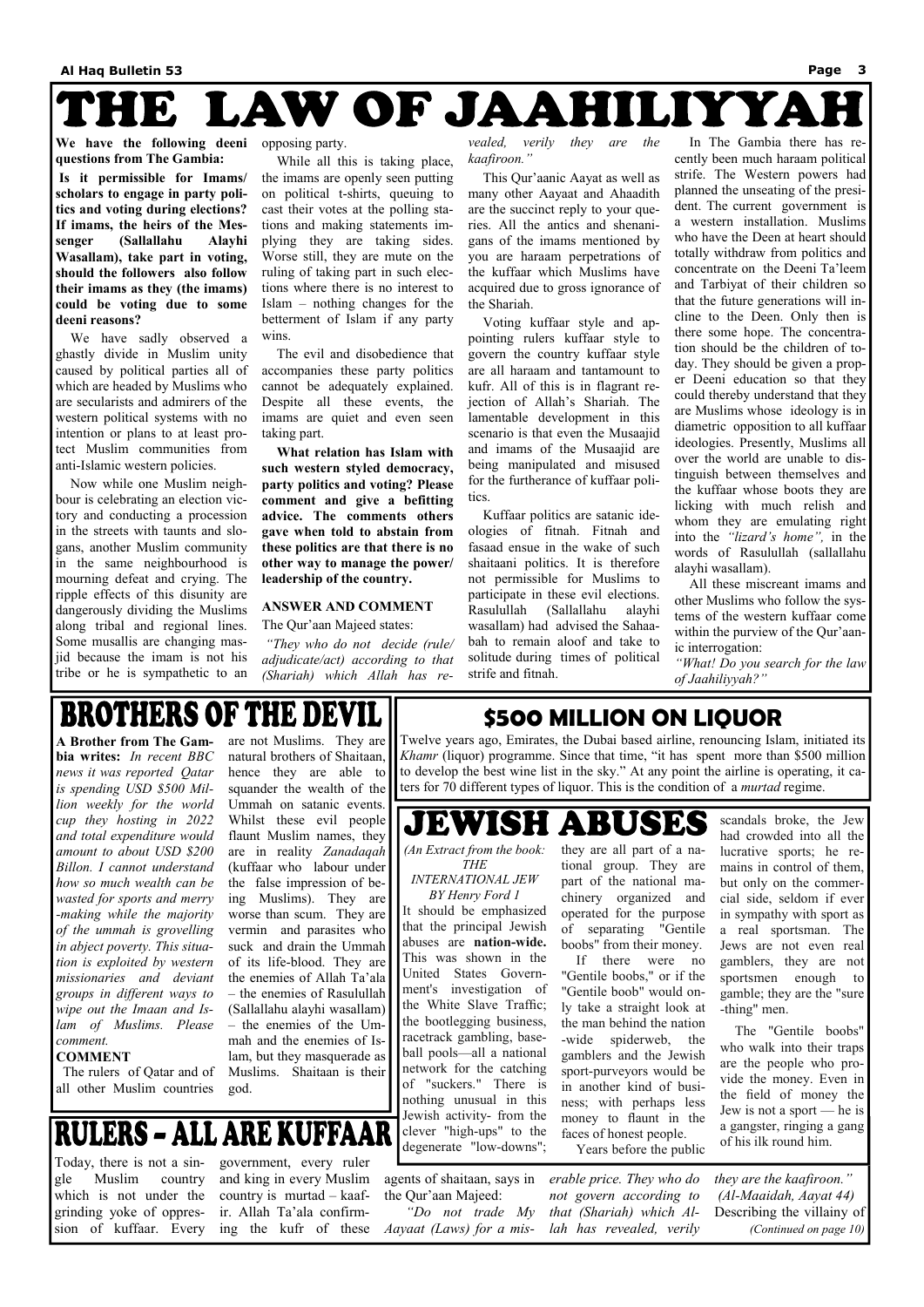# NHE DEEN BETRAYED

**Q. In Bangladesh, some senior Ulama are engaging with the government to accept and recognize the certificates of qualification issued by the Darul Ulooms. Such certificates will enable the molvis to gain jobs in the Aaliyah Madrasahs which are under the influence of the government and which were initiated during the British Raj. What is the Shariah's view in this regard?** 

**A.** It is indeed lamentable that the Ulama have clamoured for government recognition, especially since the government in Bangladesh is a 'Hindu' one.

They have erred grievously. They have in fact traded the Deen for a miserable price.

 This evil was initiated by the Pakistani Ulama who have rendered the Ilm of the Deen and Islam a great disservice. In fact, they have insulted the Knowledge of the Qur'aan with their bootlicking clamour for recognition by the fussaaq, fujjaar, in fact, kuffaar government. There is no doubt that the governments of Pakistan, Bangladesh and of all Muslim countries are kuffaar entities. All of them without exception have abrogated the Qur'aan, and rule the Muslim countries in accordance with kuffaar law of a variety of hues – and all hues are satanic.

 During the British Raj of the Indian subcontinent comprising of India, Pakistan and Bangladesh, there was more freedom for the Muslims to regulate their lives according to the Shariah. That was because the British despite being invaders and oppressors – cruel and brutal - had more brains than bootlicking Asians, Arabs and Africans whose brains have been thoroughly colonized and vermiculated with satanism, hence bootlicking is a salient characteristic of all the nations of the so-called

'third world'. The British are extremely shrewd and conspiratorial. They would not interfere with the religion of their subjects unless it constituted a threat to their political agendas. But the governments and rulers of Muslim countries of this era are confirmed kuffaar, either of the Zindeeq or Munaafiq category.

 Those molvis who will be in the employ of the government will become the mental slaves of the kufr government of Bangladesh. They have betrayed Islam and the Ummah. Their action is a sign of Qiyaamah. It comes in the Hadith that people will use the Deen to pursue the dunya. Whilst their bootlicking is lamentable, it is to be expected.

## Trump compliments Egyptian president's shoe

*(CNN):* Moments after Egyptian President Abdel Fattah al-Sisi complimented President Donald Trump on his "unique personality that is capable of doing the impossible,"

*Riyadh, Saudi Arabia*  Trump exchanged pleasantries back, praising el Sisi's shoes.

"Love your shoes. Boy, those shoes. Man ..., Trump said, as reporters were being escorted out of the room.

 It's unclear the exact shoe the Egyptian President was wearing, but appeared to be black boots, similar to those Trump was wearing, but shinier. The exchange wasn't observed by video cameras

in the room, but was captured in an audio recording.

 Trump held meetings with several Arab world leaders Sunday morning, ahead of a planned speech on confronting Islamist

extremism and later a forum on Twitter.

**Comment:** Trump complimented Sisi for having bootlicked him to the extent of ensuring that he (Sisi) attends the meeting of his master wearing the same style boots as Trump

## **QATAR'S WORLD CUP SATANISM**

*"When We intend to destroy a place (city, town, land), We command its affluent ones. Then they (recklessly) indulge in fisq in the city. Thus, the decree (of punishment) is established for them. Then We utterly destroy it (the city along with its evil transgressors)." (Qur'aan)* 

rulers of Qatar, the U.S. surrogate backyard state, acting in flagrant and treacherous violation of the Qur'aan and Sunnah, and following the impure western kuffaar, have embarked on a satanic spree of squandering billions of dollars to host one of the world's most immoral sporting events known as the world soccer cup games.

 The faasiq finance minister of Qatar said that the country was "spending \$500 million every week on major infrastructure projects for football's biggest tournament." In the construction of the shaitaani stadium, "systematic labour abuse" is perpetrated by Qatar on its migrant workers who are treated like dirt.

The evil transgressing This level of weekly squandering to appease Iblees and the western kuffaar will continue for few years whilst millions of Muslims are suffering in miserable conditions of extreme poverty, squalor, disease and ignorance. The so-called 'grand mufti' and other sheikhs of Qatar are absolutely mute and their silence is deafening. Not a word of criticism, condemnation or naseehat for the evil Qatari authorities is being

### THE OBSCENITY OF AN IMMORAL **BROTHER OF SHAITAAN**

breathed.

finance minister.

 "More than \$200 billion will be satanically squandered in total in preparation for the haraam 2022 games of the devil according to the For attaining its satanic objective, Qatar has imported hundreds of thousands of migrant workers from South Asia. These workers are labouring under gross exploitation. Despite Qatar's 2016 budget deficit of \$13 billion and an expected deficit of \$8 billion for this year, the Devils in charge of the state are recklessly pursuing their shaitaani objective to attain fulfilment for their projects of fisq, fujoor and kufr. The shayaateen of Qatar will not escape Allah's Chastisement in this dunya and in the Aakhirah.

*SAUDI MONARCH GIVES NEW MEANING TO 'FIT FOR A KING'* 

Descending regally from his private jet on a customised gold-coloured escalator, Saudi Arabia's King Salman bin-Abdulaziz al-Saud began the first visit in almost 50 years of a Saudi leader to the world's most populous Muslim nation, Indonesia, on Wednesday.

Accompanied by an en-

459t of luggage for his palace. nine-day trip.

Two lifts and two Mercedes-Benz S600s were included among the travel essentials for his three -day visit to the capital, Jakarta, to be followed by six days of "relaxing" in a Bali holiday resort.

The Indonesians, who hope the visit will bring Saudi investments of up to \$25-billion, were equally eager to impress. Enthusiastic crowds, including tens of thou-

tourage of 1,500, including 25 princes and several government ministers, King Salman brought sands of students, lined the route of his heavily guarded motorcade to the presidential Bogor *"Verily, the squanderers are the brothers of the shayaateen." (Qur'aan)* 

Great care was taken to cover statues of naked men and women in the palace grounds, out of consideration for the sensibilities of the Salafi Muslim Saudi visitors. King Salman and his entourage will stay in four luxury hotels in Jarkata, with about 10,000 security personnel deployed to protect them.

*(The Times 3 March 2017)*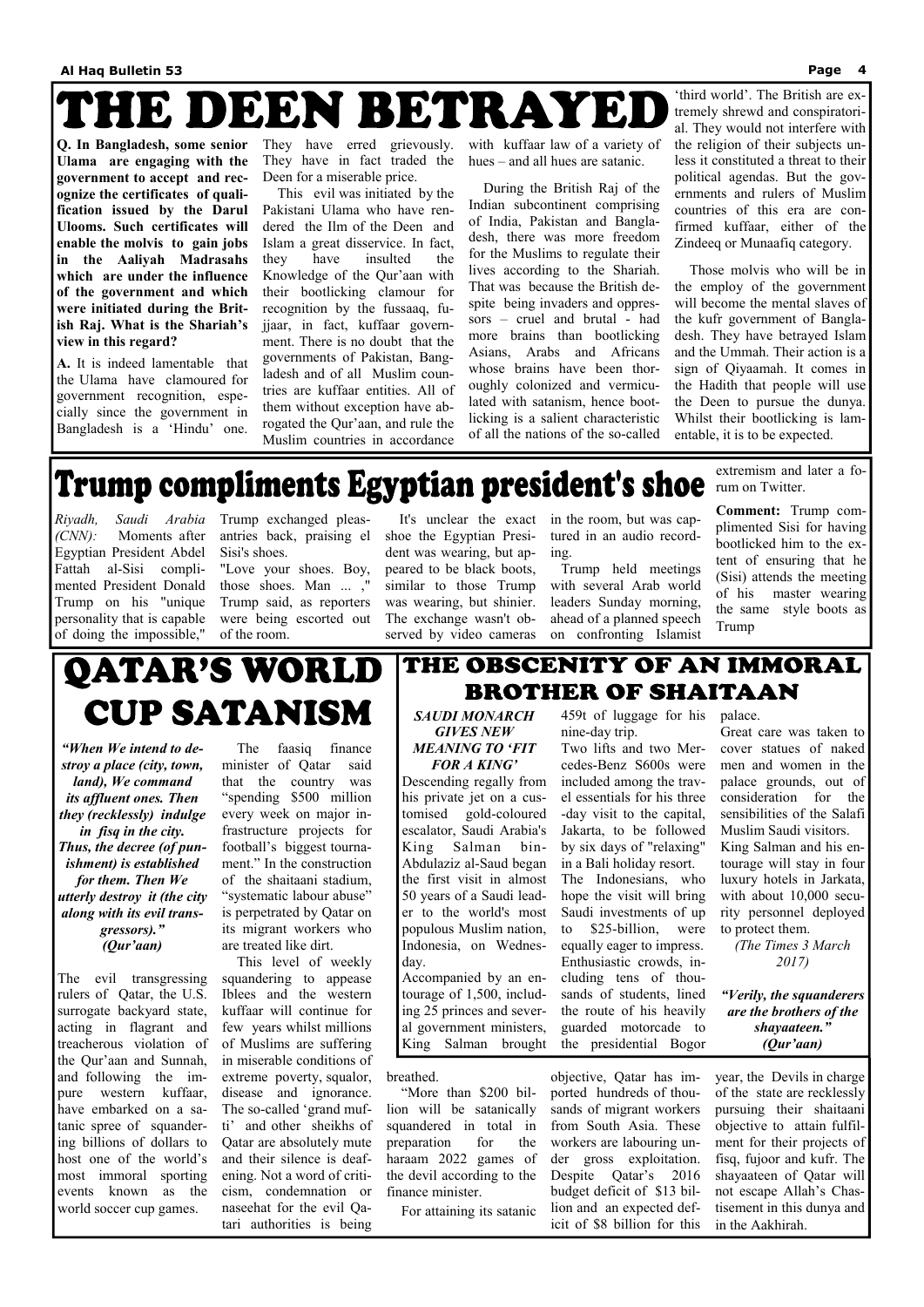begin a gradual process of bringing people close to Islam and over a period of time, implementing the Islamic laws also?

4) How should the Taliban act in the present scenario with regards to negotiations and peace talks with the current Afghan government, once the foreign forces leave?

### *(End of the Brother's letter)*

### **OUR COMMENT**

Firstly, whilst the Taliban had proclaimed an Islamic State, it was far from an 'ideal' Islamic State. Secondly, whilst the Taliban, in our opinion, are about the best Muslims, they lack Knowledge of the Deen and Taqwa. Those Ulama who claimed that the Taliban government was an 'ideal' Islamic State, were extremely naive, to say the least. Implementing the *Hudood* punishments of the Shariah, and observing some aspects of the Shariah, are not the be all requisite for an ideal Islamic State. The Islamic penal code is only one dimension of the Shariah.

Two Islamic practices have been observed to be rigidly observed by the Taliban: Salaat and Purdah. However, it appears that both these practices are traditional rather than pure Deeni. The manner in which the Afghans perform Salaat in general comes within the purview of the Hadith: *"Stand and perform Salaat for verily, you have not performed Salaat."* 

Whilst in the streets they enforce purdah, within their residential compounds, there is no true Shar'i Hijaab. Ghair mahram relatives such as cousins and brothers-in-law mix freely.

It was observed at first hand that the Taliban were extremely deficient in governance. They lacked the expertise of governing a country. Furthermore, it was observed, again at first hand, that they were subservient to the fussaaq and fujjaar Pakistani intelligence personnel who formulated policies for them and which they had to abide by. We had observed a number of issues which convinced us that they lacked the

expertise to govern a country, hence they were heavily reliant on Pakistani fussaaq and Afghan communists and scoundrels to operate even the skeleton of public services which existed over there. For example, the one or two international passenger planes were still piloted by former communist pilots. The only difference was that they had now to grow beards for an outward appearance of Islam.

It was also observed that they lacked the essential Masnoon Aadaab of even eating. They waste a lot of food which is simply thrown away. They demonstrated little concern for the poor and destitute around them whilst they lived in luxury and comfort. The top leadership of the Taliban live in luxurious bungalows in Pakistan. They have the advantage of all modern amenities where they live in comfort in Pakistan whilst the rank and file suffer in the Jihaad and in the harsh conditions in Afghanistan. The leaders of the Mujahideen are supposed to be in the hot spots sharing the hardships of the Mujahideen on the ground. Since Pakistan needs the Taliban for sustaining its policies and agenda, the Pakistani intelligence caters well for the physical and material comforts of the leaders.

They are not really concerned with Islamic Knowledge for the masses. They hardly made effort for the establishment of Deeni Maktabs to cater for the basic Deeni ta'leem of the children. In fact, most of the Taliban elders, even those who spent years studying kitaabs are unable to recite the Qur'aan Majeed with Tajweed. Pain and concern for

the Deen are lacking.

The Qur'aan Majeed states:

 *"Verily, the earth belongs to Allah. He grants it (i.e. grants power to rule) to whomever He wills. And, the ultimate success is for the Muttaqeen."*

It is Taqwa which the Taliban lack, hence Allah Ta'ala did not grant them total victory. Nabi Musaa (Alayhis salaam) said to his people: *"Perhaps Allah will appoint you the rulers on earth.* 

*Then He will watch how you act." (Qur'aan)*

Allah Ta'ala granted the Taliban the opportunity to rule the country. But due to their Deeni deficiencies and incompetence, Allah Ta'ala removed them from that pedestal which He had granted them. And, this is the declaration in the following Qur'aanic Aayat:

 *"Say: O Allah! The King of Sovereignty! You grant power (to rule) to whomever You will, and You snatch away power from whomever You will. You bestow honour to whomever You will, and you humiliate whomever You will. Verily, You have power over all things."* 

It was Allah Azza Wa Jal Who had granted the Taliban the opportunity to govern the land, and it was Allah Ta'ala Who had snatched away that power from them. Instead of striving to cultivate Allah's Pleasure, the Taliban in submission to Pakistan's demands, strove to cultivate the pleasure of the U.S.A. and the western kuffaar nations to the extent that they planned to send a sports team to participate in the haraam Olympic games. However, the western kuffaar spurned their appeal in view of the fact that their teams would not measure up to kuffaar immorality standards to qualify for participation in the kufr immoral Olympic games.

They clamoured for a seat in the evil U.N. forum which is simply another U.S. appendage of zulm. Instead of following in the footsteps of the Sahaabah, they lost the direction and attempted to comply with kuffaar standards.

Allah Ta'ala, describing the obligations and attributes of those

whom He grants power, says in the Qur'aan:

 *"If We establish them on earth (i.e. grant them power), they establish* 

*Salaat, pay Zakaat, command virtue and prohibit evil."* 

When the Taliban came to power, they complied with this command, and they enforced Salaat in the whole land. At Salaat times, the whole nation came to a halt. Road blocks brought traffic

to a standstill. The Musaajid overflowed with Musallis. On the main roads, two or three Jamaats had to be performed in the same Musjids because of lack of space for the large numbers of Musallis. However, after a while, this system was completely abandoned. We were indeed grieved when we observed this. The very first duty of the Islamic State is to ensure that all Muslims perform Salaat. But, after having implemented this command, they abandoned it, hence Allah Ta'ala removed them from power.

It was Allah Ta'ala Who had sent the U.S.A. with its coalition to unseat the Taliban. Confirming this, the Qur'aan Majeed states:

 *"When the first of the two promises came, We sent against you (O Bani Israaeel) such of Our servants who were powerful in warfare. Then they penetrated the homes (of the Muslims of that time). Verily, it was a promise to be fulfilled.* 

 *And, when the second promise came (the enemy overwhelmed you) so that they disfigured your faces, and entered the Musjid (i.e. Musjid Aqsa) as they had entered (and defiled it) the first time. And, they destroyed everything they overran."* 

In this Aayat of Surah Bani Israaeel, Allah Ta'ala describes the kuffaar army of the Babylonian king Bukhtnassar as *"Our servants".* It is of the Ways of Allah to punish disobedient Muslims with kuffaar domination. During the age of Nabi Daanyaal (Alayhis salaam), to punish the grossly transgressing nation of Bani Israaeel – the Muslim Ummah of the time – Allah Ta'ala sent the kuffaar from Babylon to wage war against them. The

kuffaar utterly destroyed Bani Israaeel. 70,000 Bani Israaeel were enslaved and marched cruelly in chains to Babylon.

This is the Sunnah of Allah Azza Wa Jal for which the Qur'aan states: *You will not find for the Sunnah of Allah a change."* When the Taliban failed in upholding and discharging correctly the *Amaanat* of power entrusted to them by Allah Ta'ala, He sent the U.S. kuffaar with its

#### *(Continued from page 1)*

*(Continued on page 6)*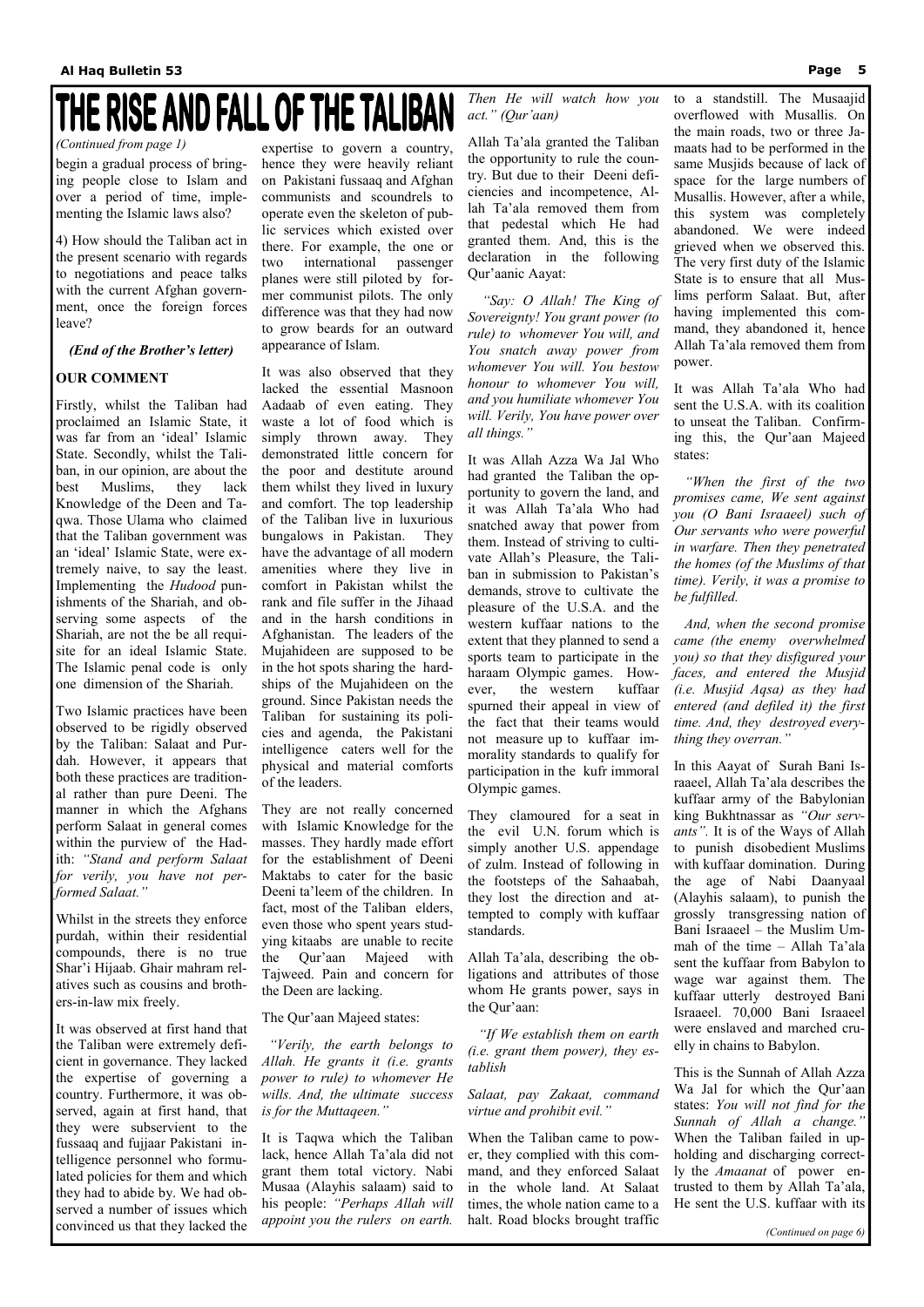coalition to unseat and punish the Taliban.

It should be remembered that it was not any disgruntled segment of the Afghan population which had removed the Taliban. The Taliban were removed by the invading kuffaar forces whom Allah Ta'ala describes as *"Our servants"*. These kuffaar servants of Allah are a segment of the armies of Allah Azza Wa Jal about which the Qur'aan Majeed states: *"None but Allah knows the armies of your Rabb."*

The Taliban had never relied on the support of the masses. Allah Ta'ala had bestowed sufficient power to them to control the masses. But despite this power, they became lethargic towards the Deen and became entangled in Pakistani politics following the dictates of the faasiq/faajir Pakistani authorities who were using them (the Taliban) for their own agenda.

Instead of concentrating on the Deeni betterment of the people and tending to the large scale poverty, destitution and gross Deeni jahaalat, the Taliban became embroiled in haraam world politics, hence they abandoned the enforcement of Salaat; they became trapped in a war with their brother Muslim, Shah Mas'ood, at the behest of Pakistan; in order to assuage the filthy western kuffaar nations, they began to put together a haraam Olympic games team; whilst enforcing purdah on the masses, they neglected purdah when the U.S. sent its female envoy (Albright) to discuss with them; they squandered money renovating the graves of martyrs in the public square of Kandahar instead of using the money to tend to the widows, orphans and destitute; they physically chased away needy people from their offices quite early in the day, only to go home, sit around heaters and wile away the time in idle conversation while the poor people wanted attention for their needs. In other words, they became fat cats and neglected the masses whereas this should have been their first and prior concern. They offer VIP treatment to a

kaafirah European journalist, but for their own destitute Muslim sisters and mothers languishing on the streets scant respect is shown. Rather, guards with whips chase them away from public offices where they would congregate for aid. These are acts observed at first hand, not acquired from any newspapers, etc.

These are just some of the malpractices observed at first hand by us. In short, they lack Taqwa and proper Knowledge of the Deen, hence they are not competent to rule the country. Thus, Allah Ta'ala removed them. No one else removed them. They are in dire need of Islaah of the Nafs. They have to spend some time in genuine *khaanqahs*.

When the coalition forces attacked, the Taliban had to withdraw, not because of lack of public support, but because they had no response for the massive aerial bombardment. And, why did they not have a response? Because Allah Azza Wa Jal withheld His *Nusrat* (Aid). In this regard, the Qur'aan Majeed states:

 *"If Allah aids you, there will be none to defeat you, and if He withholds His aid from you, then who is there besides Him to help you?"* 

It is kufr to believe that Muslims are impotent because of the massive airpower and other arsenals of the western powers. The very Same Allah Azza Wa Jal Who had sustained and granted victory to the Sahaabah, is there for us even today. But, Muslims have turned their backs on Allah Ta'ala, hence He is withholding His Nusrat. No air force and no nuclear power can vanquish Muslims if Allah Azza Wa Jal provides help. But His help is not forthcoming. We have to do some deep soul searching to fathom ourselves and to understand why is Allah Ta'ala allowing the kuffaar to dominate and humiliate us.

To rout and destroy Abraha with his army and elephants, Allah Ta'ala sent the flock of birds. Each bird had two pebbles, one in the claws of each leg. Each pebble had the name of a soldier inscribed on it. The bird would drop the pebbles on target. It penetrated the skulls of the soldiers and all of them perished. Is the same Allah Azza Wa Jal not there today to deal with the bombers of the kuffaar coalition? Why is He withholding His aid from His Muslim servants? Because we are no longer servants. We have become rebels against Him.

On the Day of Badr, Rasulullah (sallallahu alayhi wasallam) with a heavy heart looked at the weak and poor state of the 313 Sahaabah. Then he looked at the more than a thousand well-equipped army of the mushrikeen. Then he turned to face the Qiblah and supplicated: *"O Allah! Fulfil Your promise that You have made to me. O Allah! If this small band of Muslimeen is destroyed, there shall be none to worship You on earth."* 

Overwhelmed with emotion, Rasulullah (Sallallahu alayhi wasallam) continued making this dua with arms outstretched until his shawl fell from his mubaarak shoulders. Then came the Divine Response:

 *"(Remember) when you (O Sahaabah of Muhammad!) sought help from your Rabb, He accepted your supplication saying: 'I shall bolster you with a thousand Malaaikah who will appear in waves (in successive groups). (Qur'aan)* 

In another Aayat, the Qur'aan says:

 *"(Remember) when your Rabb commanded the Angels saying: 'Verily I am with you. Therefore, fortify the Believers. Soon shall I* 

*cast terror in the hearts of the kuffaar...."* 

In the Qur'aan, Allah Azza Wa Jal warns the kuffaar: *"Your (coalition alliance) group will not benefit you regardless of its abundance. Verily, Allah is with the Mu'mineen."* 

In another Aayat, Allah Ta'ala says: *"Many were the small groups which vanquished large groups (armies) with the permission of Allah."* 

When Allah's aid is at hand, no U.S. / Western coalition, no superpower, no nuclear power and no airforce will be able to inflict defeat on the Mu'mineen, for He says: *"Verily Allah is with the Mu'mineen."* But the problem is that the Mu'mineen of these times among whom the best are the Taliban, have turned their backs on to Allah Azza Wa Jal. They are looking askance at aliens, at fussaaq, fujjaar and kuffaar for aid and honour. But Allah says: *"What! Are you searching for honour from them (the kuffaar)?"* 

In the Qur'aan Majeed, Allah says to us: *"For them there are no friends who can help them besides Allah. Whomever Allah misguides, for him there is no road (of rectitude)."* 

 *"If the kuffaar fight you, they will turn their backs (and flee), then they will find neither friend nor helper."* 

Instead, we find the tables are turned and Allah Ta'ala is imposing kuffaar domination on the Ummah. Those who purport to be waging Jihaad suffer defeat upon defeat. The Qur'aan and the Ahaadith abundantly warn Muslims of Allah's *athaab* assuming the form of kuffaar domination and victory. Thus, Rasulullah (Sallallahu alayhi wasallam) said:

 *"There will dawn a time when the (kuffaar) nations will invite one another (i.e. form coalitions) to devour you." Someone asked: 'Will that be because of our small number?" Rasulullah (Sallallahu alayhi wasallam) said: "On the contrary, you will be numerous. But you will be rubbish, like the rubbish (flotsam) of flood waters. Allah will take out from the hearts of your enemy fear for you and He will cast wahn in your hearts."*  Someone asked: *wahn?" Rasulullah (Sallallahu alayi wasllam) said: "The love of the dunya and dislike for Maut."* 

While the Taliban have been waging a defensive Jihaad on a small scale, they are not true *Ansaarullaah (Helpers of Allah's Deen).* In this regard, Allah Ta'ala says in the Qur'aan

### *(Continued from page 5)*

*(Continued on page 7)*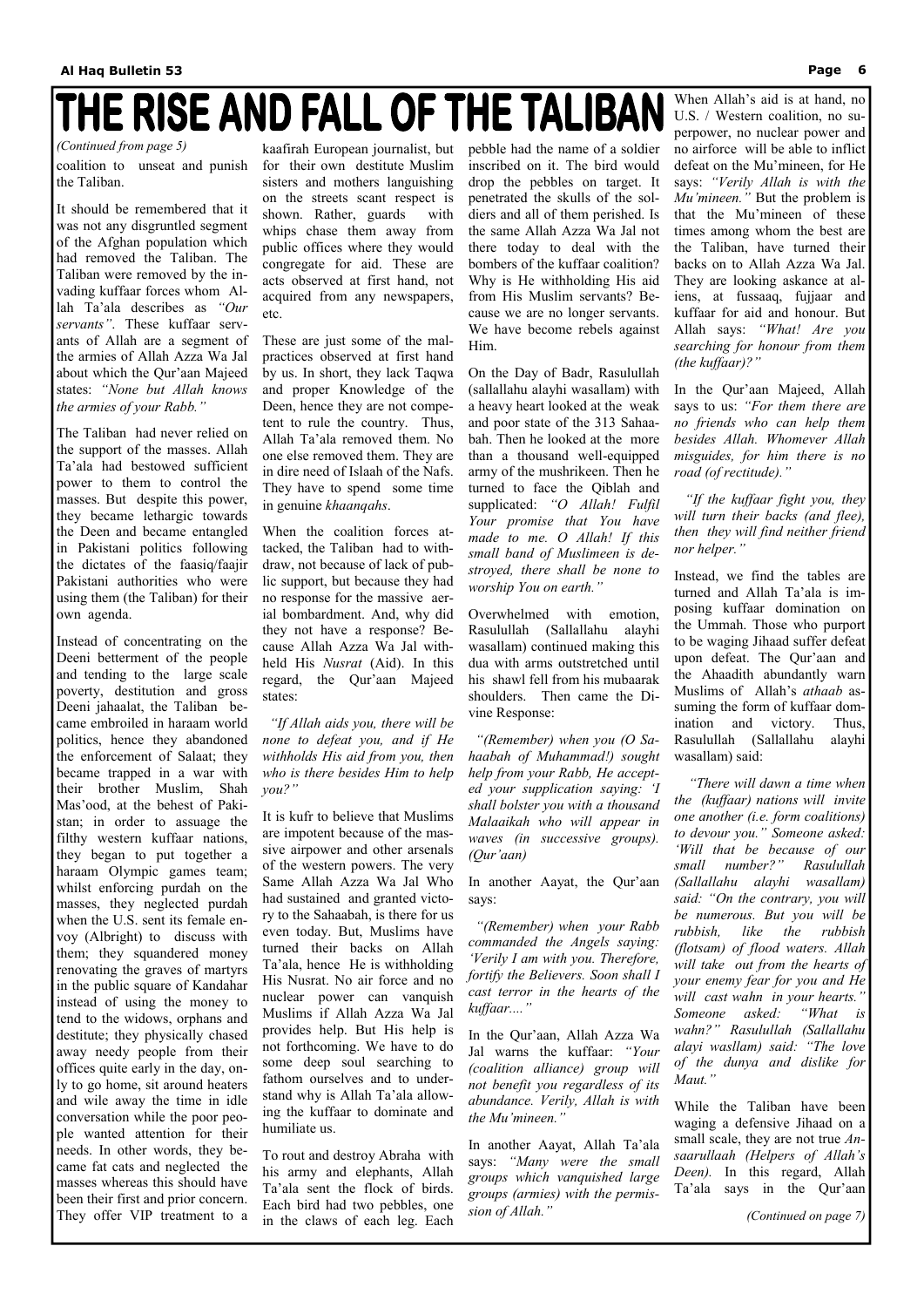#### Majeed:

 *"O People of Imaan! Become Ansaarullaah (Helpers of Allah) as Isaa the Son of Maryam said to the Hawaariyeen (his Sahaabah): 'Who are my helpers towards Allah?" The Hawaariyyoon said: "We are the helpers of Allah." Then a group from Bani Israaeel accepted Imaan and a group committed kufr. Thus, We aided the Believers over their enemy, and they (the Believers) attained victory."* 

The Qur'aan and the Sunnah may not be isolated. Every act of the Mu'min is inextricably interwoven with the Shariah of Allah. It is wrong and un-Islamic to view our issues purely in terms of worldly and material causes and effects. Every thing – the action of even the minutest particle / atom is by the decree of Allah Azza Wa Jal. The Qur'aan Majeed states:

 *"Not a leaf drops (from a tree) but He is aware. There is not a seed in the darkness of the earth (underground) nor anything dry or moist, but it is recorded in a Clear Book."* 

There are no accidents in Allah's creation. Everything is recorded, ordained and occurs by His decree. The rise to power of the Taliban and their fall at the feet of America were Allah's decrees, and both had causes. Nabi Musaa (Alayhis salaam) said to his people: *Seek aid from Allah and have Sabr. Verily the earth belongs to Allah. He grants its (rule) to whomever He wills. And, the ultimate victory is for the Muttaqeen. ............Perhaps your Rabb will grant you power* 

*on earth. Then He will watch you (to see how you govern)."* 

This is what Allah Ta'ala had done with the Taliban. He gave them power, then He watched them, then He snatched away power from them and granted success to the kufaar.

The weak Imaani condition of the masses was not the cause of the fall of the Taliban. The Taliban had neglected the masses. They had not made adequate arrangements for the improvement

of the Imaani and Deeni conditions of the masses, and they themselves lacked in Taqwa and were and are unaware of the objectives of the Aakhirah, hence Allah Ta'ala removed them.

The Pakistani Ulama who considered the Taliban state an 'ideal' Islamic state, trail far behind the Taliban in matters of the Deen and morality. Their understanding of the Taliban scenario is grossly defective. Hadhrat Mufti Shaamzi (Rahmatullah alayh) of Karachi had specifically visited Port Elizabeth to discuss the Taliban issue with us when we had published some criticism about the Taliban. We had pointed out to him the many deficiencies of the Taliban.

They all understand Shariah Law to be constricted to a few salient features such as the *Hudood,* the beard, the dress, purdah, television, etc. In fact, the Pakistani Ulama and we refer to the senior ones, have somersaulted on some issues. They now believe television to be halaal. We attach no significance to the opinions of Pakistani Ulama. They swim with the tide.

You concede that the Taliban had converted the lawless country into a stable one; banned haraam activities; and that the crime rate had dropped to zero. This all indicates that Allah Ta'ala had bestowed sufficient power to them to overhaul the country. Internally there was no real threat to challenge them. Despite this, Allah Ta'ala removed them and made them suffer the humiliation of defeat at the hands of the kuffaar. The public had absolutely no share in toppling the Taliban government. The massive aerial bombardment on Kabul finally compelled the Taliban to retreat. But this aerial bombardment was of Allah's making. He had designed it. It was merely the ostensible way of imposing kuffaar domination.

In appearance, the Taliban do represent true Islam. Whilst the soul / spirit of Islam is lacking, they still project to a great degree the outward dimension of Islam. Thus we say that in relation to other Muslim nations, the Taliban are still the best, and it is precisely for this reason that Allah Ta'ala is not allowing the kuffaar to completely obliterate them. They are, Alhamdulillah, sustaining the Jihaad, and it is always our dua that Allah Ta'ala should grant them a resounding victory over the combined forces of the kuffaar.

The answers to your questions are as follows:

1) It is undoubtedly, the Waajib obligation of the Islamic government to rigidly and strictly impose the Shariah on the populace. The Khalifah is the highest representative of Rasulullah (Sallallahu alayhi wasallam), hence it is his bounden duty to continue with the dissemination and enforcement of the Deen in the manner executed by Rasulullah (Sallallahu alayhi wasallam).

2) The Taliban did not impose the Shariah 100%. They themselves were deficient in following the Shariah. They concentrated on some outward aspect of the Shariah. The vital department of moral and spiritual training was not even touched by them since they themselves are lacking in this dimension. They failed in establishing the institution for Islaah of the Nafs. Rasulullah (Sallallahu alayhi wasallam) had spent the first 13 years of Nubuwwat in Makkah morally and spiritually training the Sahaabah. The Taliban had failed in this aspect and they are still failing.

If Hadhrat Maulana Ashraf Ali Thanvi (Rahmatullah alayh) had been the Ameerul Mu'mineen in India for example in the current scenario, he would have failed to implement the Shariah even after ten years. The ta'leem and tarbiyat of the nation have to be executed long before becoming the Ameerul Mu'mineen. Hadhrat Thanvi devoted his entire life to the Islaah of the people. But how many were converted to the true Deen? How many Muslims were reformed? Thousands are infinitesimal in relation to the hundreds of millions of Muslims inhabiting the Indo-Pak subcontinent. The greater part of the nation has to be reformed and adorned Islamically in order to

### impose the Shariah.

Ten years would not have brought about dramatic change in the morality and spirituality of the Muslim nation in a country such as India, Bangladesh and Pakistan which constituted one country in Hadhrat Thanvi's age. The only way would have been coercive power of the state. This was relatively easier in a small country such as Afghanistan. In fact, the Taliban were well on the way to the establishment of an Islamic state. Alas! They failed because of lack of adequate Islamic knowledge and lacking in Islaah of the Nafs. Thus they did not possess sufficient Taqwa and Tawakkul to enact wonders as the Sahaabah did. They failed to set in motion *khaanqas and proper Maktabs and Madaaris* for the Deeni Knowledge and Tarbiyat of the nation. They wholly neglected the children, the bulwark of tomorrow's Ummah. Their focus was on peripheral issues, not on core matters required to sustain the Islamic state.

The Imaani weakness of the Taliban is amply illustrated by their sitting and discussing with America's female envoy and by them accepting to travel to the U.S. at the behest of the Americans who sent a special plane to bring the entire Taliban 'cabinet' to Texas for discussions. So many acts of haraam were committed from the time of departure until the time of return. What business did they have to accept being hosted by the U.S. kuffaar on a kaafir ranch in Texas and in the course of this event submit to kuffaar protocols? If they had proper Taqwa, they would not have stooped to this bootlicking episode. They should have informed the U.S. authorities: If you wish to have discussions with us, come to Kabul, and bring no females with.

Towards the end of his life, Hadhrat Thanvi (Rahmatullah alayh) was compelled to lament: *"Now the islaah of this Ummah will be effected only by Imaam Mahdi (alayhis salaam)."* Indeed there seems to be no hope. The only light at the end of the intensely dark tunnel in which the Ummah is stumbling and groping is Imaam Mahdi (Alayhis sa-

*(Continued from page 6)* 

*(Continued on page 8)*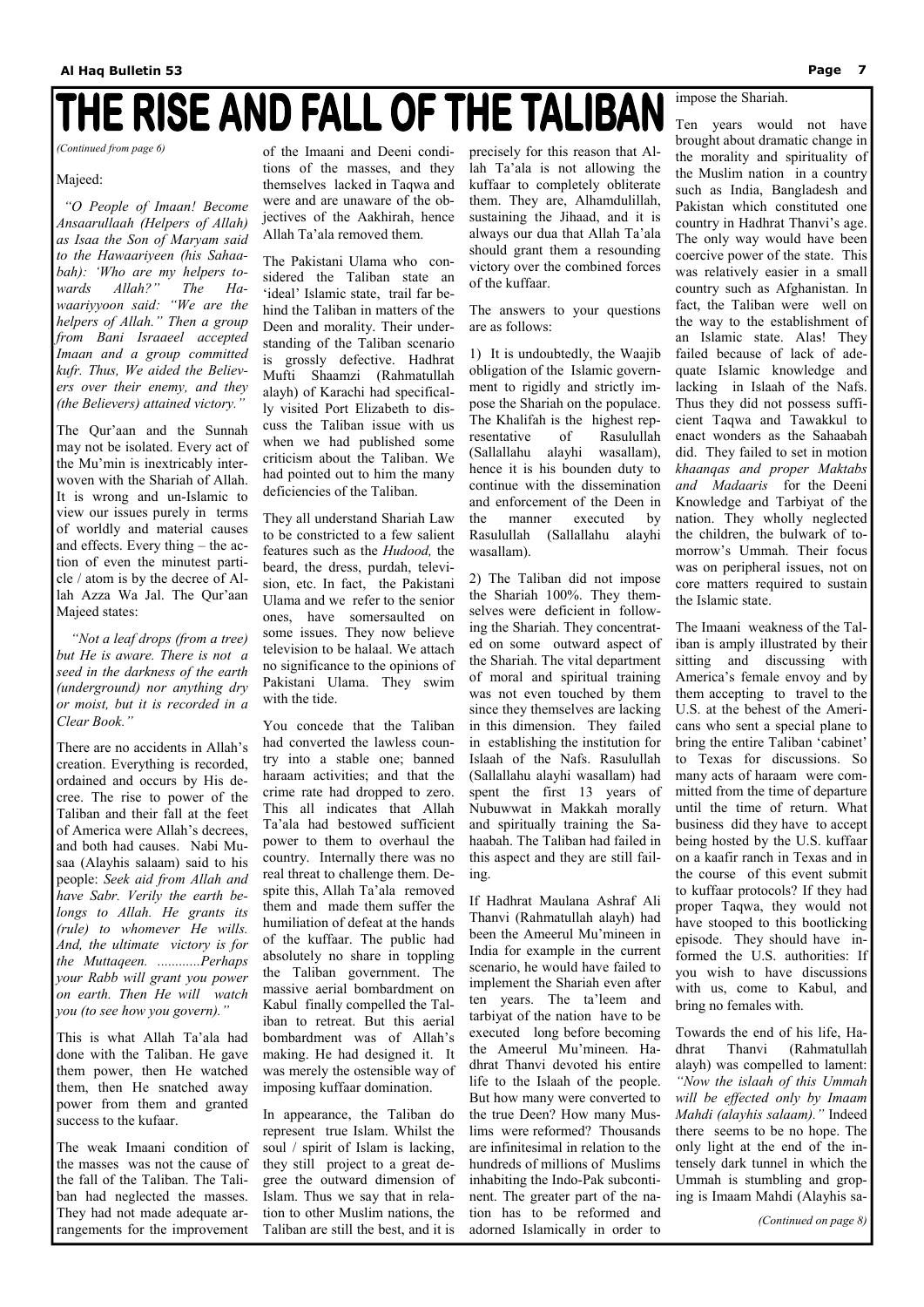There are only two ways now of gaining ascendency for the Shariah:

- Massive ta'leem at Maktab level for the children.
- By the coercive power of the state.

As far as No.1 is concerned, the Ulama as well as the community as a whole are egregiously neglecting, in fact abandoning, this vital requisite of the Deen. The current generation of millions of Muslim children are growing up starkly ignorant of the very basic requirements of Islam. There are hundreds of thousands of remote villages in the Muslim World where not a single Maktab exists for imparting Qur'aanic, Tahaarat and Salaat education. Even the parents are totally ignorant of the Deen. We are aware. We operate in several countries, including Pakistan, India and Bangladesh where we have established huttype Maktabs in remote villages. We operate approximately 2000

Maktabs and over the years a million children who had been totally deprived of the very basic ta'leem to safeguard their Imaan have passed out of these Maktabs, and this is a drop in the ocean.

But in Pakistan, India, Bangladesh and all over, the local Ulama are absolutely indifferent to the massive threat and danger of *Irtidaad* on their doorsteps. They are only concerned with erecting their own tiny darul uloom empires, and to blazes with the Ummah. They lack in entirety in vision. Just a couple of hours from Karachi, in Baluchistan there is so much jahaalat that people bury without janaazah Salaat and ghusl. Yet, there are thousands of Ulama emerging from the darul ulooms in Pakistan annually. But they are just not concerned. Just visit Korongi and view the massive squandering of crores of rupees on useless concrete at Mufti Taqi's darul uloom!

Obviously in such scenarios it will not be able to establish a

Shariah State. There is no way of even attempting. Our Shaikh and Ustaad, Hadhrat Maulana Masihullah Khan (Rahmatullah alayh) who was of Hadhrat Thanvi's most senior Khulafa said that even if the greatest Wali today becomes the Amirul Mu'mineen, he will fail to establish an Islamic State.

laam). *(Continued from page 7)* 

> The Taliban were in a unique position. Afghanistan is a primitive land and tradition holds sway. It was relatively an easy task to establish Shariah Law. The Taliban had made an attempt. However, they lack understanding of a true Islamic State. They did not uphold the basic and primary demand which the Qur'aan places on the State, and that is the enforcement of Salaat. They believed television to be haraam, but allowed daily thousands of televisions to transit the country to Pakistan.

> (3) Allah Ta'ala had removed the Taliban because they were enforcing the Shariah defectively and they themselves were adhering to it defectively. Should Allah Ta'ala again grant them the opportunity to rule the country, they should go all out to imple

ment every aspect of the Shariah regardless of any opposition from the public. They have sustained the Jihaad against the world's superpowers by Allah's fadhl for more than 15 years. It will not be too difficult a task to quell any internal violence by disgruntled munaafiqeen and murtaddeen. They could even be expelled and exiled from the country. Allah's aid will be with the Taliban, and He will instil fear in the hearts of the enemies. The greatest problem the Taliban will experience in their zeal to implement the Shariah will be the lack of valid Ulama to advise them. Almost all the senior Ulama of Pakistan have become liberals, and most of them are bootlickers.

4) Whilst there is scope to enter into peace negotiations with the actual enemy, namely, the U.S., it is futile and gross weakness to enter into peace talks with the puppet Kabul regime which is a spineless U.S. installation. We advise them to strengthen their bond with Allah Ta'ala, to attend to their Islaah, to cultivate Taqwa, and then the tables will, Insha-Allah change.

## SAUDI ARABIA & QATAR THEIR BOOTLICKING 'GRAND' MUFTIS

These two American surrogate states have now become implacable enemies. Saudi Arabia in league with a couple of other treacherous U.S. puppet states have organized a total boycott of Qatar. All diplomatic ties have been severed. All of this is now stale news, hence it is not our intention to comment on the bunkum boycott of these corrupt U.S. surrogates, un-Islamic states. Our tivities of their respective concern here is the two bootlicking 'grand muftis' of these two miserable states. The Saudi grand mufti has backed up the Saudi boycott of Qatar by attempting to give it Qur'aanic and Sunnah sanction. The Qatari grand mufti has countered with his demand to the Saudi bootlicker to produce his Qur'aanic and Hadith evidence with

which he claims to be justifying the Saudi action. The Saudi chap has not as yet responded to the demand of his Qatari counterpart.

 It will be salubrious to note that both these 'grand' muftis are Islamically *person 'non grata.*  They are adept to use the name of the Shariah and to make reference to the Qur'aan and Sunnah only to bolster the haraam acbosses, the corrupt rulers of these surrogate states. Muftis who are in the employ and service of these vile and villainous kings, sultans and other puppet rulers such as Sisi of Egypt are among the worst specimens of creation. They are traitors to Islam. They have betrayed the Amaanat of the Deen which Allah Ta'ala has imposed on the shoulders of the Ulama. Ac-

cording to Rasulullah (Sallallahu alayhi wasallam), the hottest and the most torturous department of Jahannam is reserved for such ulama who have become the bootlickers of the rulers.

 The grand mufti of Qatar whilst demanding Qur'aanic and Hadith proof for Saudi's boycott, has acquitted himself like a dumb Iblees regarding the worst and most immoral of kuffaar sporting activity, the World Soccer Cup, which Qatar has gleefully embraced kuffaar style. Every teaching of the Shariah and every demand of Imaan have been scuttled by Qatar for accommodating the worst act of satanism. Qatar is squandering *billions* of dollars to host the haraam kuffaar games whilst millions of Muslims are languishing in

abject poverty, squalor, suffering and misery. Yet, not a fraction of these billions is being expended to assist the hordes of suffering refugees of Syria, Palestine, Burma, etc. Muslims are perishing and being brutalized, yet Qatar has demonstrated most conspicuously that it is bereft of an Islamic heart although Rasulullah (Sallallahu alayhi wasallam) said:

*"The Muslimoon are* 

*like one man. If the head pains, the entire body is agitated. If the eye pains, the entire body is agitated."* 

 The grand bootlicking mufti of Qatar has been swift in his demand for Qur'aani and Hadith proof for the Saudi's bootlicker's fatwa in support of the boycott. Yet he has never castigated or called to account the Qatari authorities for their egregious haraam hosting of the worst haraam kuffaar sporting event. Even shaitaan stands amazed and aghast at the billions of dollars which Qatar is squandering in his (shaitaan's) path to appease and bootlick the western world.

 This boycott is a very mild form of Allah's *Athaab* for Qatar as the Qur'aan Majeed states:

*"We shall surely give them to taste a mild punishment not the greater punishment, for perhaps they may return (to the Path of Rectitude)."* 

 If they intransigently fail to heed the Divine Message and Warning in the mild punishment, the greater punishment will most certainly follow. The muftis need to impart this lesson to their bosses.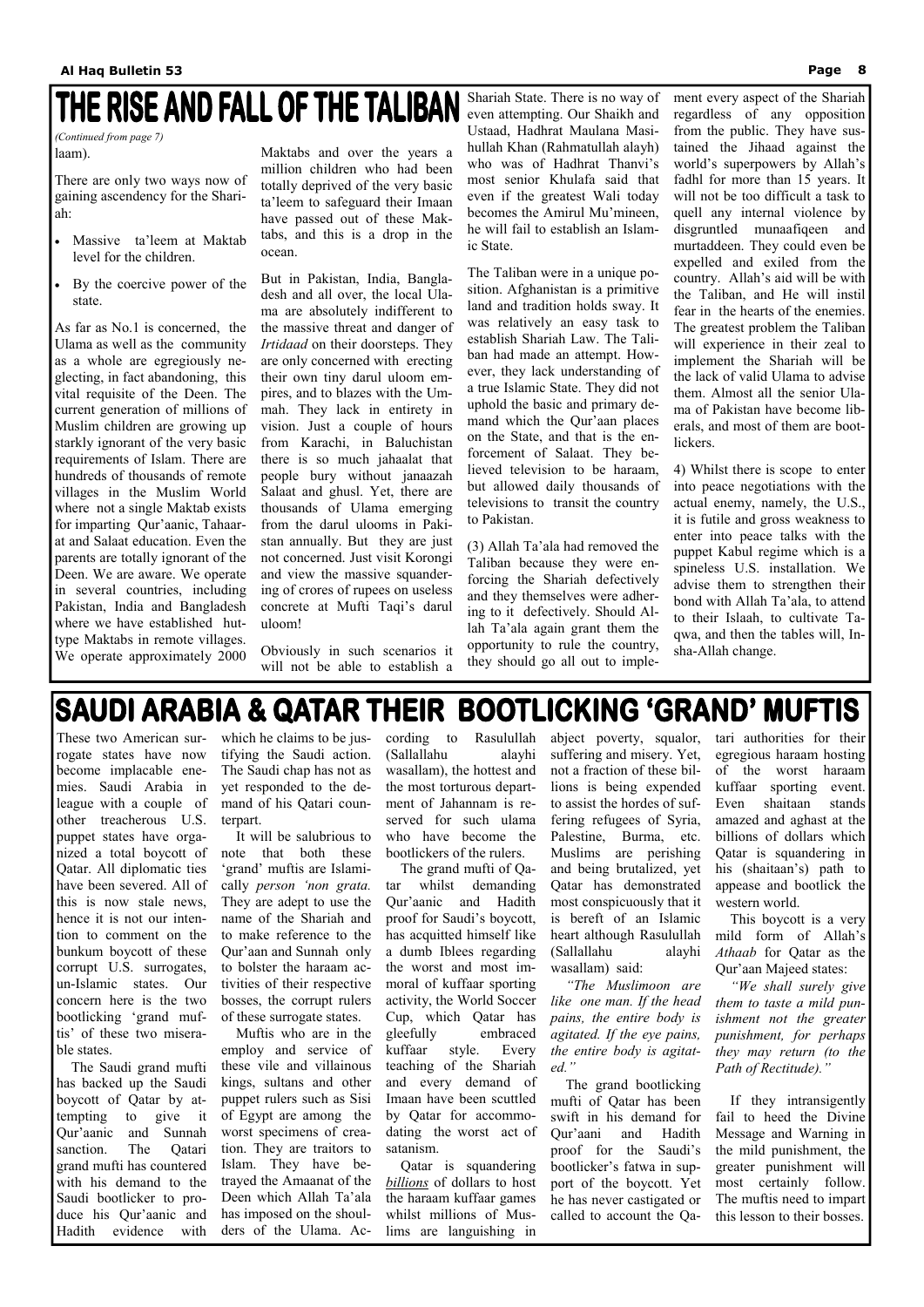### THE SAD STATE OF THE APOLOGIST 'ULAMA' *THIS IS THE LAMENT OF*

*A BROTHER IN U.K.* 

The U.K. Brother writes:

In UK recently we had two "terrorist" attacks, allegedly carried out by Muslims, who subsequently died.

 I say allegedly because Deen teaches us to verify the word of a sinner, let alone kuffar media, who reported the incident. In fact even in a kuffar court, what the media say cannot be taken as evidence of guilt.

 Without a trial, and knowing if they were in fact sane Muslims in Shar'iee terms, some of our Deobandi Ulama jumped on the bandwagon to issue a public condemnation in order to appease the masses.

 Anybody with half a brain, non-Muslim or otherwise, knows that killing innocents is impermissible in all major religions and the actions of a few, in any aspect of life, do not represent the religion.

 When I read the statement issued and signed by these ulama, the undeniable tone of it, was appeasement. Why? Because I have seen ulama, affected by the environment and secularism, fear the retribution of the authorities and not Allah.

 Therefore, their statement impliedly put these individuals beyond the pale of Islam, without admissible evidence, and an instruction was issued by them encouraging no Imam or "religious authority" to perform their Janaza.

lims that carried out this attack, they remain Muslims, despite their crime, and some people (not necessarily the Ulama) will have to perform their Janaza.

 This obvious omission in their statement misleads other Muslims and the consequence was that a non Muslim lady in the media asked whether the real reason for not performing funeral prayer was because these individuals were considered martyrs.

 When even Ulama fear their own shadow and therefore feel the need to boot lick, then Allah Ta'ala shows them up in this world through a non Muslim lady. The incident reminded me of the Hadith that The Majlis often quote:

"A time will dawn when the worst of the people under the canopy of the sky will be their ulama. From them will percolate Fitnah, and this fitnah will rebound on them."

 If this is the state of the ulama, what's the state of the awwam, who are following them blindly?

 The awwam's argument is that they are Ulama they know what they are doing, but they forget that even Bani Israeel's scholars were ulama of their time and they misled their people.

 In dunya Muslims are sharp when they are being misled, but in Deen, they blindly follow the nafsani instructions of modernist Ulama who fear everybody and anything besides Allah, on the

widely prevailing among those who are supposed to be Ulama and the guides of the Ummah. Bootlicking is indicative of the extremely low ebb to which the Imaan of the bootlickers has degenerated. When the back is turned on the Deen, when the dunya becomes the objective and when the objective of our temporary sojourn on this transitory earthly abode has become blurred or forgotten, then Allah Azza Wa Jal instils fear in the hearts of Muslims – fear for the kuffaar and fear for the shadows of the kuffaar. In this regard, Rasulullah (Sallallahu alayhi wasallam) said:

 On the one hand these Imams were naive enough to issue a statement condemning the attacks, based on the warped understanding that the non Muslims will think Islam preaches terrorism, yet on the other hand they failed to clarify a Shar'iee ruling that IF it was sane Mus-**BOOTLICKNG the kuffaar** is basis that we are in the minority. Little do these Ulama realise that if they stood up for the haq then just as in Badr 313 will be enough. **COMMENT BY AL-HAQ**  a disgracefully rotten disease *and fully submit to Him before*  Ta'ala for *Maghfirat*. we observe all the bootlicking. The remedy for the disease of bootlicking is *Inaabat ilallaah – to turn to Allah Ta'ala with repentance and obedience).* Allah Ta'ala says in the Qur'aan Majeed: *"Turn to Allah (Inaabat)*  tune and pleading unto Allah and sin of preventing others from performing the Janaazah Salaat. If they have any semblance of Imaan still in their hearts, they should hang their heads in shame, and spend many a night lamenting their misfor-

 *"Soon shall there dawn an age when the (kuffaar) nations will unite to devour you just as people are invited to a meal." Someone asked: 'O Rasulullah! Will this be because of the few in number we shall be?' Rasulullah (Sallallahu alayhi wasallam) said: "On the contrary, you will be numerous, but you will be ghutha (rubbish / flotsam / chaff / waste matter) of floodwaters. Allah will most certainly take out from the hearts of your enemies fear for you, and He will most certainly instil in your hearts wahn." Someone asked: 'O Rasulullah! What is wahn?' Rasulullah (Sallallahu alayhi wasallam) said: "Love for the world and dislike for Maut (Death)."*

The hearts of the Ulama of this era are saturated and overbrimming with this *Wahn,* hence

*there comes to you a Punishment, then you shall not be aided. And, follow that beautiful Way (Deen) which has been revealed to you before there comes to you a Punishment suddenly whilst you will not understand."* 

 The U.K. Brother has stated the Haq and has proffered sound naseehat. The statement by the spineless molvis of the Bootlicking Fraternity is a disgraceful exhibition of humiliating bootlicking. Despite the oppression in the U.K., and despite the anti-Muslim attitude, there is yet no law to compel the type of bootlicking demonstrated by the molvis who are deceptively promoting themselves as Deobandis. These bootlicking molvis are not Deobandi. They have not perceived even the fragrance of Deoband. The ethos of Deoband precludes bootlicking and flattering the enemies of Allah Ta'ala out of fear.

 Anyhow, we have to resign ourselves to the reality of Rasulullah's predictions which are materializing in front of our eyes in this era. The molvis in the U.K., and also in South Africa and in most other countries are all bootlickers of the kuffaar.

 They all are guilty of the monstrosity of having refused to perform the Janaazah Salaat of the two slain Muslims.

 Regardless of their crime – i.e. if indeed they had committed the crime – the molvis had committed the heinous major crime

## **HAMAS, KASHMIR & TALIBAN?** Even Pakistan who had

The Palestinians have been waging their 'jihad' since about 1945. Almost 70 years have passed by without any success or victory against the Yahood. In fact, half of Palestine is now in an alliance with Israel. All the Arab states, without exception, who had initially championed the Palestinian cause and who had even gone to war with Israel on this issue, have not only abandoned the half of Palestine, Hamas, but have grown inimical to the struggle of Hamas. Even Saudi Arabia and its

spineless lackeys have branded Hamas as 'terrorists' in obedience to the American command.

 Kashmir has also waged its 'jihad' against the Hindu idolworshippers for about 70 years with no success.

supported the Kashmiri cause has abandoned the Kashmiri Muslims. The Afghans, primarily the Taliban, have been waging their 'jihad' for more than forty years. The fighting carries on unabated to this day with no signs of imminent victory.

 It is palpably clear that these nations waging jihad are being denied Allah's *Nusrat* (Aid). What is lamentable, is that all of these groups engaging in Jihad do not have their focus on Allah Ta'ala. They are reliant for the sustainment of their weak and defective jihad strug- *(Continued on page 10)*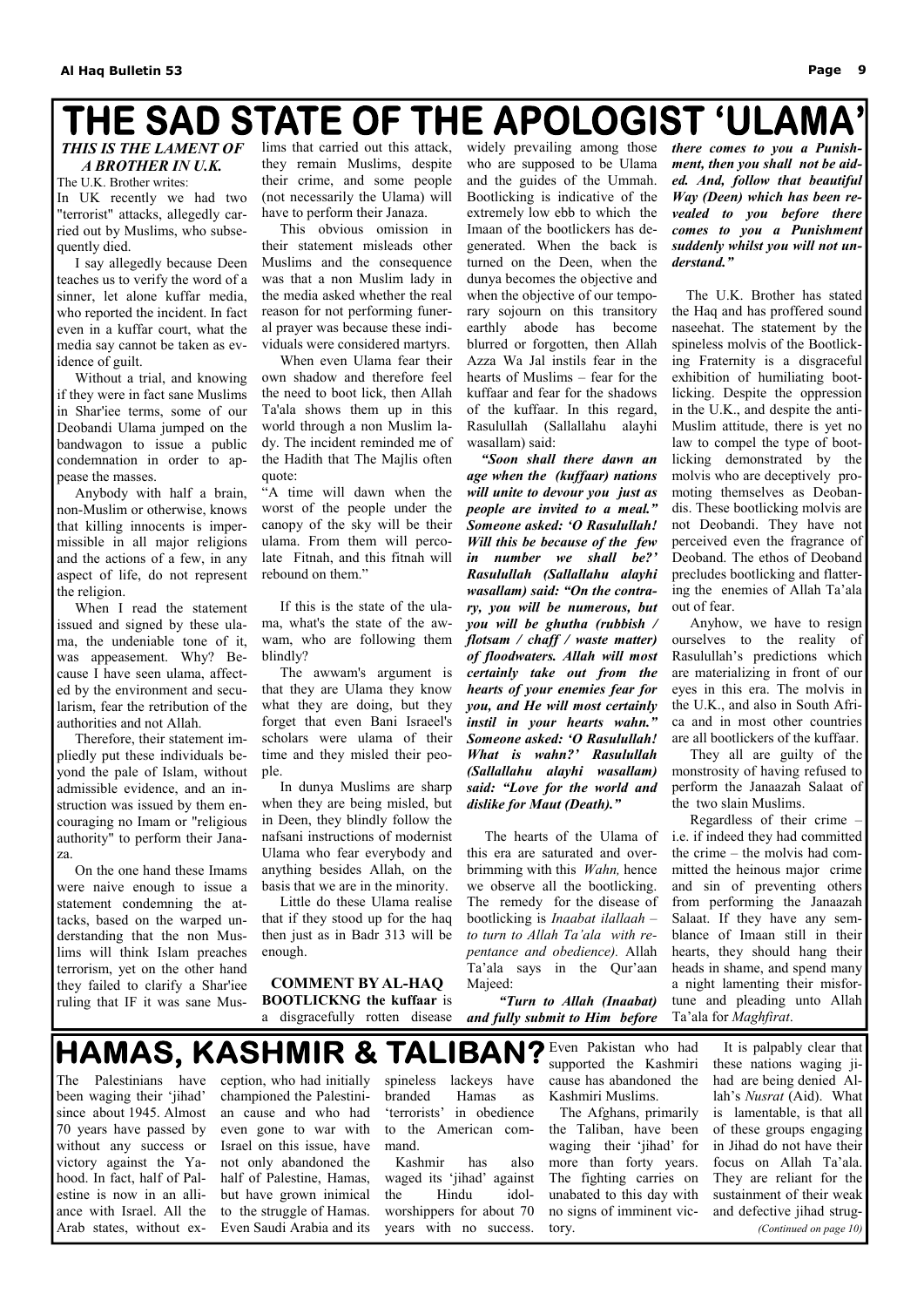# YES, WE ARE TERRORISTS!

Muslims all over the world have been labelled 'terrorists'. This term has actually become our branded name. It is today associated exclusively with Muslims. Muslims of different walks of life react in different ways to this appellation which has been affixed to us. There are the bootlicker molvis who humiliatingly truckle at the boots of the kuffaar authorities, interpreting and arguing away the tenets of the Deen. They laboriously and abortively endeavour to forge an alliance with the kuffaar thereby compromising the Deen by painting the Ahkaam of the Shariah with the hues of kuffaar thinking. Thus, in their embrace of the kufr interfaith conspiracy they are complicit in placing Islam on par with every type of kufr religion and ideology. They invite the kuffaar to enter and pollute the Musaajid. Bogged down in this shaitaani deception,

they no longer ascribe to the fundamental belief of Islam being the sole repository of *Najaat (Salvation)*.

 Then there are ignorant modernist Muslims who conjecture a variety of reasons to explain why Muslims are branded terrorists. In sum total, they all are barking up the wrong tree. Among such reasons advanced by them is the plot of the Yahood and others against Islam and Muslims. They find others as targets in their attempt to defend Muslims and to exonerate them from the charge of 'terrorism' with which the West has indicted us.

 Due to having lost our Imaani bearings in the wake of almost total abandonment of pristine Islam –the Sunnah of Rasulullah – Muslims are blaming others except themselves. A sincere introspection will reveal that in-

#### **RULERS - ALL ARE KUFFAAR**  *"And, We have revealed to you (O Mu-*

deed, Muslims are terrorists. The Ummah today practises the worst kind of terrorism, and that is terrorism against Allah Ta'ala. The Deen of Allah Azza Wa Jal is being terrorized and flagrantly butchered in every sphere of life. There is not a department of Islam which Muslims have left intact. They commit dastardly acts of terror against the Sunnah. The Qur'aan Majeed is terrorized in a variety of ways. The sanctity of the Musaajid is terrorized by both the Ulama and the awaam (the masses). The *haya* of Muslim women is subjected to acts of terror, not only by Muslim males, but by the women themselves. In this regard, the women are , 'suicide bombers', for they destroy with their own hands their haya by parading and prostituting themselves in the public domain, and the vile new breed of false and fake 'deobandi' molvis are the

engineers of this satanic craft of utter shamelessness in which Muslim women are today wallowing.

 The consequence of all this terrorism on the Deen perpetrated by Muslims, is the mild Divine Punishment of being branded terrorists by the kuffaar. The solution for the wave of Islamophobia sweeping the world today is to change our rotten moral and spiritual conditions, and to don the Mantle of the Sunnah. Only then will Allah Ta'ala listen to our plight and restore us to the pedestal which He has promised for us.

### *"If you help Allah (i.e. His Deen), He will help you."*

 *"If Allah helps you, none can defeat you. And, if He withholds (His aid) from you, then who is there besides Him to help you? (Qur'aan)* 

*"AND, UPON US IS ONLY TO DELIVER THE CLEAR MES-SAGE."*

these 'kaafiroon' who subvert the Divine laws and undermine Islam in the name of Islam, Allah Ta'ala says:

 *"They who do not govern according to that (Shariah) which Allah has revealed, verily they are the zaalimoon (oppressors)."* 

*(Aayat 44, Al-Maaidah) "Those who do not govern according to that (Shariah) which Allah*  *has revealed, verily, they are the faasiqoon (flagrant/shameless transgressors)." (Al-Maaidah, Aayat 47)* 

 Those who cast aside, reject and cancel the Ahkaam of the Shariah substituting in these divine laws with a variety of manmade kufr laws, are kaafiroon who transgress and oppress. Warning Muslims against this kufr, the Qur'aan Majeed states:

*hammad!) the Kitaab (the Qur'aan) with the Haqq which confirms the earlier Book (the Tauraah) whilst protecting it (i.e. its Truth). Therefore, decide for them by that (Law) which Allah has revealed, and do not follow their base desires after the Haqq has come to you."* 

*(Al-Maaidah, Aayat 48)*  In every Muslim country, the rulers have abrogated the Shariah (the Law of the Qur'aan) and have promulgated the laws of kufr ideologies and cults. There is no doubt in the kufr of the munaafiqeen and zanaadaqah who are at the helm of the affairs in all Muslim countries.

 It will be salutary to further understand that these munaafiq and zindeeq rulers are in fact the reflection of the zindaqah and nifaaq of the Muslim populations in the various Muslim countries. Rasulullah (Sallallahu alayhi wasallam) said: *"Your* 

*deeds are your rulers."*  These evil munaafiq rulers are the reflections of the faces and deeds of the Muslim people whom they are oppressing. Rulers are appointed and dismissed by Allah Azza Wa Jal. The Qur'an Majeed categorically confirms this fact.

 As long as the masses refuse to abandon their own kufr and nifaaq, they will be saddled with the tyrannical yoke of kufr of the zindeeq and munaafiq kaafiroon, zaalimoon and faasiqoon.

## HAMAS, KASHMIR & TALIBAN?

*(Continued from page 3)* 

gles on sinister kuffaar forces. Hamas and Kashmir have no Islamic vision and objective whatsoever. While the Taliban claim to be fighting for the establishment of an Islamic state, they lack the requisite spiritual stamina and power for achieving their professed objective. The very fact that these groups have failed to gain victory over the enemies of Allah Az-Wa Jal despite fighting for many decades, is the conclusive evidence to prove their alienation from the Deen. Allah Ta'ala is withholding the promised aid – promised for the Muttaqeen in the Qur'aan their lost Imaani bearings, they will remain totally dependent on kuffaar, fussaaq and fujjaar regimes, and due to such reliance they will never see victory over the kuffaar. Allah Ta'ala says in the Our'aan *who practise A'maal-e-Saalihaat (virtuous deeds) that most certainly, He will establish them (grant them power) on earth just as He had established those before them....."*

Majeed. As long as Muslims do not regain Majeed:

 *"Allah has promised the people of Imaan* 

### **DEEDS AND RULERS**

*(Continued from page 9)* 

Rasulullah (Sallallahu alayhi wasallam) said: *"Your deeds are your rulers."* In other words, Allah Ta'ala appoints rulers/ governments/kings according to our deeds and misdeeds. In the rulers we

see either our ugly snouts or our benign faces. They are the mirrors in which we view our own reflec-

tions. So do not stupidly opt for deafness and blindness by not understanding this simple truth stated by our Nabi (Sallallahu alayhi wasallam). The government is corrupt because we are corrupt. The only way of changing a government is by changing our deeds and misdeeds.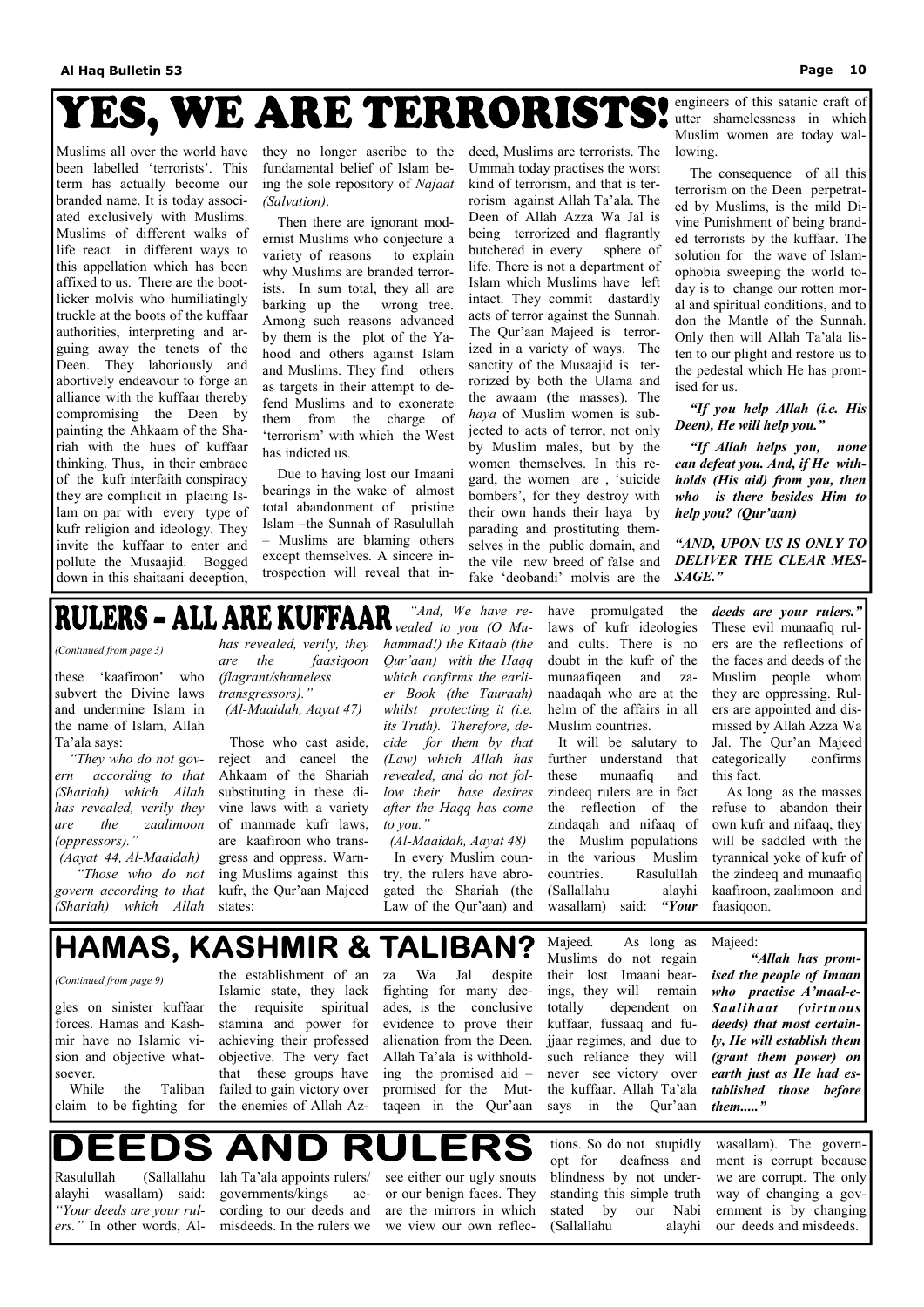## THE 'mosque' OF THE MUNAAFIQEEN

*Question: A Turkish woman in Germany has started a 'liberal mosque'. About this mosque, CBS News says: 'Ates (the Turkish woman) wanted to create a place were Sunni and Shiite, Alawite and Sufi Muslims, men and women – and members of the LGBTQ community – could pray side by side." President Erdogan of Turkey and even the liberal Al-Azhar institution of Sisis's Egypt have condemned Ates and her liberal 'mosque'. How is it possible for a Muslim to spearhead an institution which is so conspicuously kufr? Please comment on this inexplicable development.* 

#### **ANSWER AND COMMENT**

 There is no need for surprise. The Turkish woman is a non-Muslim lesbian in cahoots with some sinister force such as the C.I.A. or Mossad. She is not a Muslim. Whilst she promotes herself as a 'muslim' and her temple of kufr as a 'mosque',

she is in reality a *Munaafiq* **–** an agent of Shaitaan, employed by a sinister force to undermine Islam – to destroy Islam, which objective most obviously neither she nor her sinister handlers will ever be able to accomplish. The members of her temple are satanists. They worship shaitaan.

 She is the type of *munaafiq*  who comes within the purview of the Qur'aanic aayat:

*"A group from the Ahl-e-Kitaab (Yahood and Nasaara) said:* 

*'Accept imaan (i.e. become muslims) early in the day, then towards the end of the day, become kaafir (i.e. renege from Islam), so that they (the Muslims) may return (to their former religion of shirk and idolatry)."* 

The Jews of Makkah had devised a scheme of scuttling the nascent Islam which was attracting adherents from their ranks. The plot envisaged undermining Islam from within. Some of the Yahood pretending to have accepted Islam, joined the ranks of the Muslims. Then later they publicly renounced Islam and disseminated blatant falsehood about the teachings of the Deen. The objective was to undermine Islam with untruths and slanders.

 The lesbian Turkish woman being a front for a sinister force, has the very same objective of the Ahl-e-Kitaab. Only the method of accomplishing the satanic objective has changed. Instead of publicly reneging from Islam and becoming an avowed *murtad*, the lesbian is propagating her kufr in the name of Islam. This is the tactic of all anti-Islam liberal, modernist Zanaadiqah and Munaafiqeen of this era. They deem it a more effective way of undermining Islam. Propagating kufr whilst professing to be Muslim is the new methodology of the plot imparted to these vile agents of Iblees, by Shaitaan himself.

 The satanic 'mosque' of this lesbian is so grotesquely bizarre and ugly that it is impossible for

### JAHEZ THE HARAAM SYSTEM OF MURDERING BRIDES



 About munaafiqeen of the ilk of this lesbian, the Qur'aan Majeed says:

*"And, Allah casts rijs on those who have no Imaan." "And Allah Ta'ala casts rijs on those who cannot understand."*  In view of shaitaani manipulation, their brains are convoluted, thus they cannot understand

their own villainy.

### **ARE PRISONERS SLAVES?**

**Question:** For the sake of Religious obligations, at what point is one considered a slave? Are prisoners in U.S. jails slaves? In America the Constitution includes an amendment  $(13<sup>th</sup>)$  that abolishes general ownership of slaves, however, the amendment contains a provision which allows an exception in the case of convicted criminals. In the case of a convicted criminal he/she enters into servitude to the government, and is treated as a slave. In every instance that the law refers to the slave, the actual word slave is changed for prison-

er, offended, inmate, felon, convict, etc. the application is the same, however.

 The slave is forced to perform under threat of punishment or harsh treatment, and the government reserves the right to loan the slave for profit, with no right of the slave to rewards or compensation.

 Very few Americans actually think of this form of slavery as a form of slavery, they are not usually aware of the nature of it. So what exactly makes a slave a slave? If you do not call a slave a slave, is it still a slave, even if you call it something else?

**Answer: Despite the oppression and exploitation by the government, prisoners are not slaves in the literal sense. While the government may 'loan' a prisoner, exploit him, punish him, it does not own him. The government even in terms of its own law, does not have the right to sell the prisoner thereby assigning him to the ownership of someone else.** 

 **A slave in the true sense of its meaning is the property of a person who has the right to sell the slave and to emancipate him. A slave does not own and** 

**cannot own any assets. Whatever the slave has or earns is the property of the master. Prisoners are released from custody after they have served their sentence. Their freedom is dependent on the termination of their sentence. The government then has no further rights over them whereas a slave attains freedom from his master's ownership only if the latter sets him free. The Islamic laws applicable to slaves do not apply to prisoners.** 

*JAHEZ* is the haraam system of the bride and her family having to pay exorbitant 'dowry' to the groom. It is a brutal and murderous opposite of the Shariah's system of *Mahr* which the man is required to pay to his bride. *Jahez* is literally a system which leads to killing of the bride and in some cases to the bride committing suicide. It is not known from which Shaitaan have Muslims in India, Pakistan, Bangladesh and Sri Lanka inherited this barbaric system with regard to which 99.9% of the Ulama in those lands being mute and absolute "DUMB DEVILS". This satanic system is so entrenched in the life fabric of Muslim societies of these lands, that it is condoned by even the senior Ulama. The suffering of Muslims in these lands at the hands of the idol-worshipping and cow-worshipping Hindus is therefore not surprising. Perhaps

here and there may be heard an isolated whisper of criticism emanating from some Aalim. The evil *Jahez* system is so terribly ingrained in every capillary of the population that even the secular governments are impotent. They have miserably failed to eradicate this abominable system of satanism.

 This barbaric system requires the payment of assets – property, cash, furniture, appliances, motorbikes, vehicles, jewellery, etc., etc., by the bride's family to the bridegroom's family. If the *Jahez* requirement has not been fulfilled, the bride is subjected to great physical and mental abuse. Frequently the bride is murdered, and in some cases, the woman commits suicide to escape the torture of her husband and in-laws. Even in so-called respectable and cultured families, while the bride will not be killed, the custom of *Jahez* is considered 'waajib'. It exists even in the homes of Ulama.

 Aborting female foetuses is another savage crime and byproduct which is perpetrated by the parents of a woman. If by

*(Continued on page 12)*